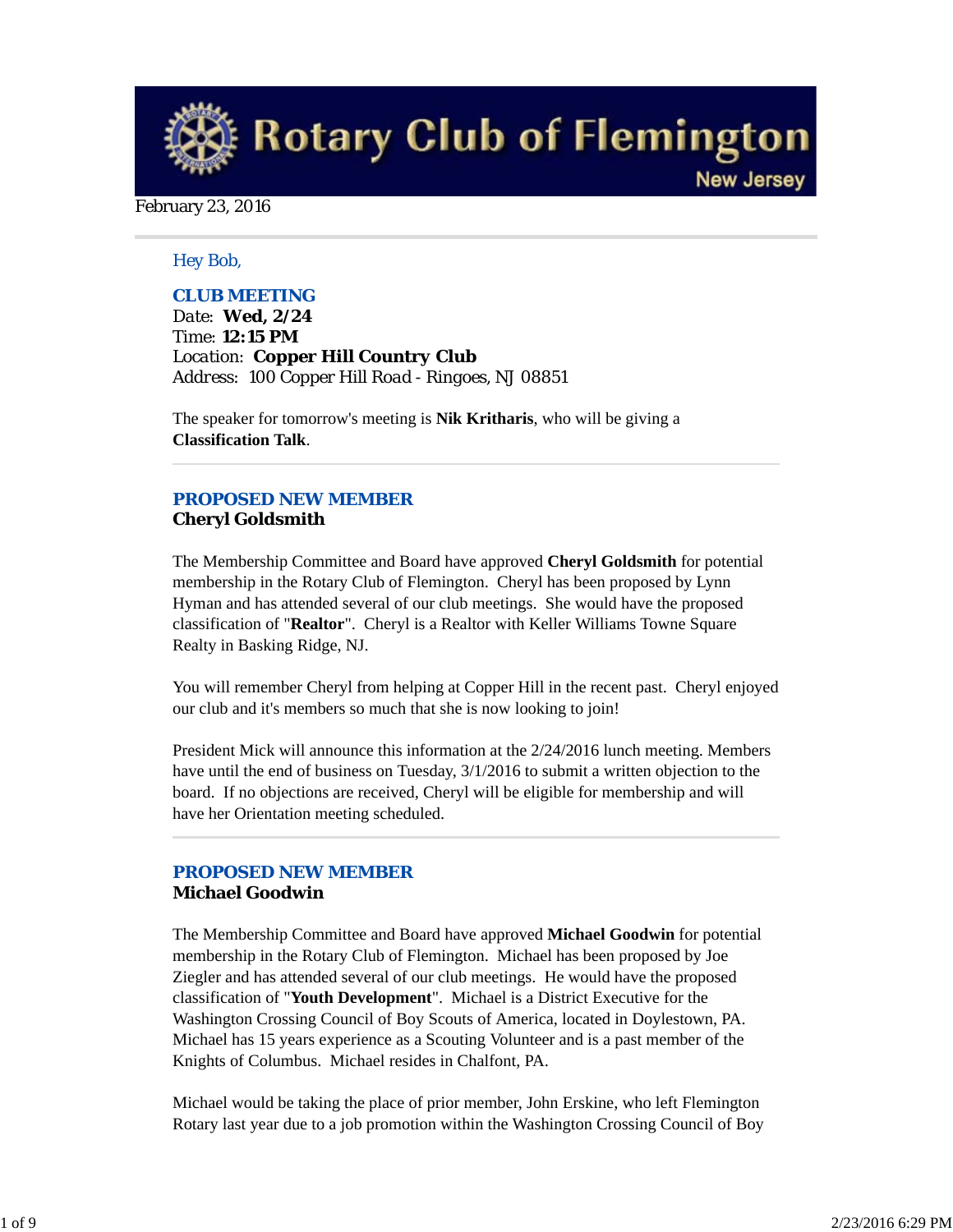### Scouts.

President Mick will announce this information at the 2/24/2016 lunch meeting. Members have until the end of business on Tuesday, 3/1/2016 to submit a written objection to the board. If no objections are received, Michael will be eligible for membership and will have his Orientation meeting scheduled.



## *9th Annual HUNTERDON COUNTY ROTARY SOUP COOK-OFF* **Monday, February 29, 2016 5:00 to 7:00pm** H.C.R.H.S. Commons 29 Junction Road - Flemington, NJ

Hundreds of soup lovers countywide will attend the event at Hunterdon Regional High School

Commons on Monday, February 29, 2016.

An **admission fee and a food donation to the Food Pantry** entitles you to enjoy sample-size cups of any and all entered soups, plus the opportunity to vote for your favorite. At the end of the evening, two trophies will be awarded, one for PEOPLE'S CHOICE and one for JUDGE'S CHOICE and each champion will have the honor of displaying the coveted SOUPER BOWL TROPHIES in their restaurant for the year. An additional award will be presented for the BEST VISUAL PRESENTATION so be creative in your table presentation. **Click Here** to visit the website for more information.

## **Admission Cost**:

- *Ages 9 & Up*: **\$15 per person** + a **can of food** to donate to the local food pantries.
- *Ages 5 to 8*: **\$5 per person** + a **can of food**.
- *Ages 4 & Younger*: **Free**.

**CLICK HERE** to download a copy of the **Restaurant Registration Form**.

### **RESTAURANT ENTRY DEADLINE IS Early February 2016**

A limit of 20 participating restaurants will be accepted on a first-come, first-served basis. One soup entry per restaurant.

## **YOUR PARTICIPATION HELPS FIGHT HUNGER IN HUNTERDON!!!**

All net event proceeds will be donated to the Food Pantries of Hunterdon County. The following are the Food Banks supported:

- **Delaware Valley Interfaith Council**
- **Fisherman's Mark**
- **Flemington Area Food Pantry**
- **North Hunterdon Food Pantry**
- **Open Cupboard Food Pantry**
- **Starfish Food Pantry**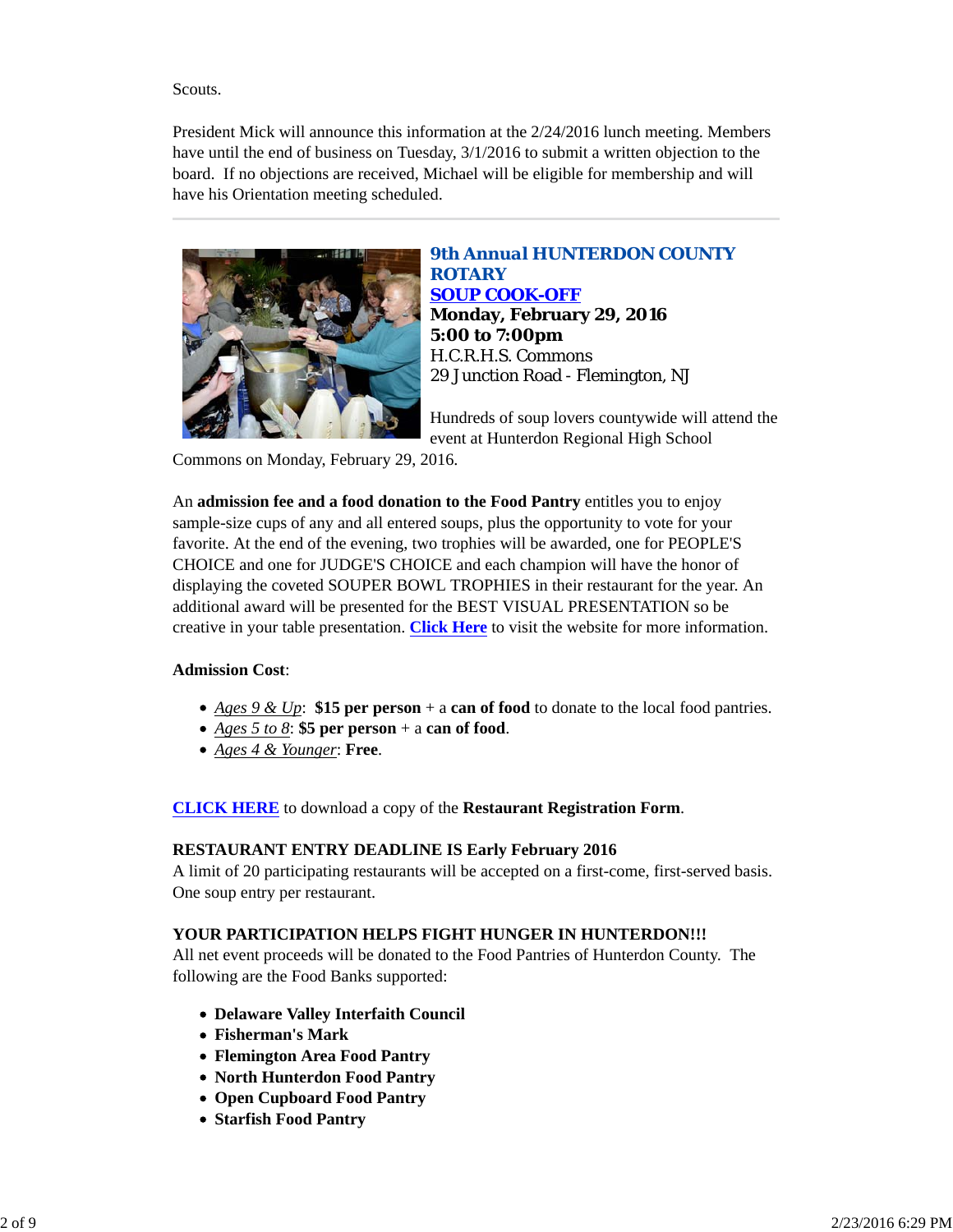### **Joint Effort by the Hunterdon County Rotary Clubs**

This event is organized and run as a joint effort by the Rotary Clubs of Flemington, Clinton Sunrise, North Hunterdon, Lambertville-New Hope, Whitehouse and the Hunterdon Horizon eClub. We are service clubs dedicated to helping people in our community and throughout the world. The event is held at the end of February in recognition of Rotary International's Anniversary, which had it's very first meeting on February 23, 1905 in Room 711 of the Unity Building in Chicago as convened by Rotary founder Paul P. Harris

Questions? Contact Event Chair, **Mick Schaible** with any questions or comments. He can be reached at **(609)460-4530** or by email at **Soup@FlemingtonRotaryNJ.org**.

| 1) Milford Oyster House                                | <b>Bayou Black Bean Soup</b>                                          |
|--------------------------------------------------------|-----------------------------------------------------------------------|
| 2) 55 Main                                             | <b>Lobster Pot Pie</b>                                                |
| 3) The Pattenburg House                                | <b>Broccoli Cheddar</b>                                               |
| 4) Cook To Order                                       | Tomato & Spinach Bisque                                               |
| 5) Jakes Restaurant & Bar                              | <b>Cream of Mushroom</b>                                              |
| 6) Brunello Trattoria                                  | <b>Italian Wedding Soup</b>                                           |
| 7) Caffe Galleria                                      | <b>Chicken Chili</b>                                                  |
| 8) Oase Grille (Clinton Holiday Inn)                   | <b>Butternut Squash Bisque</b>                                        |
| 9) Copper Hill Country Club                            | <b>Broccoli Cheddar</b>                                               |
| 10) Basil Bandwagon                                    | <b>Mulligatawny Soup</b>                                              |
| 11) Hunterdon County Polytech<br>(Career Cafe)         | Parsnip White Bean & Roasted Garlic                                   |
| 12) Dockside Market & Grill                            | <b>Crab &amp; Barley Soup</b>                                         |
| 13) Rosemont Cafe                                      | <b>Black Bean with Cilantro, Sour Cream &amp;</b><br><b>Tortillas</b> |
| 14) Hunterdon Medical Center                           | <b>Carrot Ginger</b>                                                  |
| 15) Atrium Cafe (Hunterdon Wellness<br><b>Center</b> ) | Hot & Sour Asian Chicken Soup                                         |

**2016 Participating Restaurants**

#### *EAT, DRINK & SHARE*

**Monday, March 14, 2016** The Pines Manor, 6pm to 9pm 2085 State Route 27, Edison, NJ 08817

Our Rotary District 7510 will be hosting their annual Eat, Drink & Share fundraiser on Monday, 3/14/2016. Our club annually takes a table of (10) with additional tickets available for purchase. If anyone is interested in attending, please **Click Here** to email President Mick Schaible.

Once the complimentary tickets are gone, additional tickets will be available for purchase in advance or at the door for \$50 per person. **Click Here to view the flyer** for additional information.

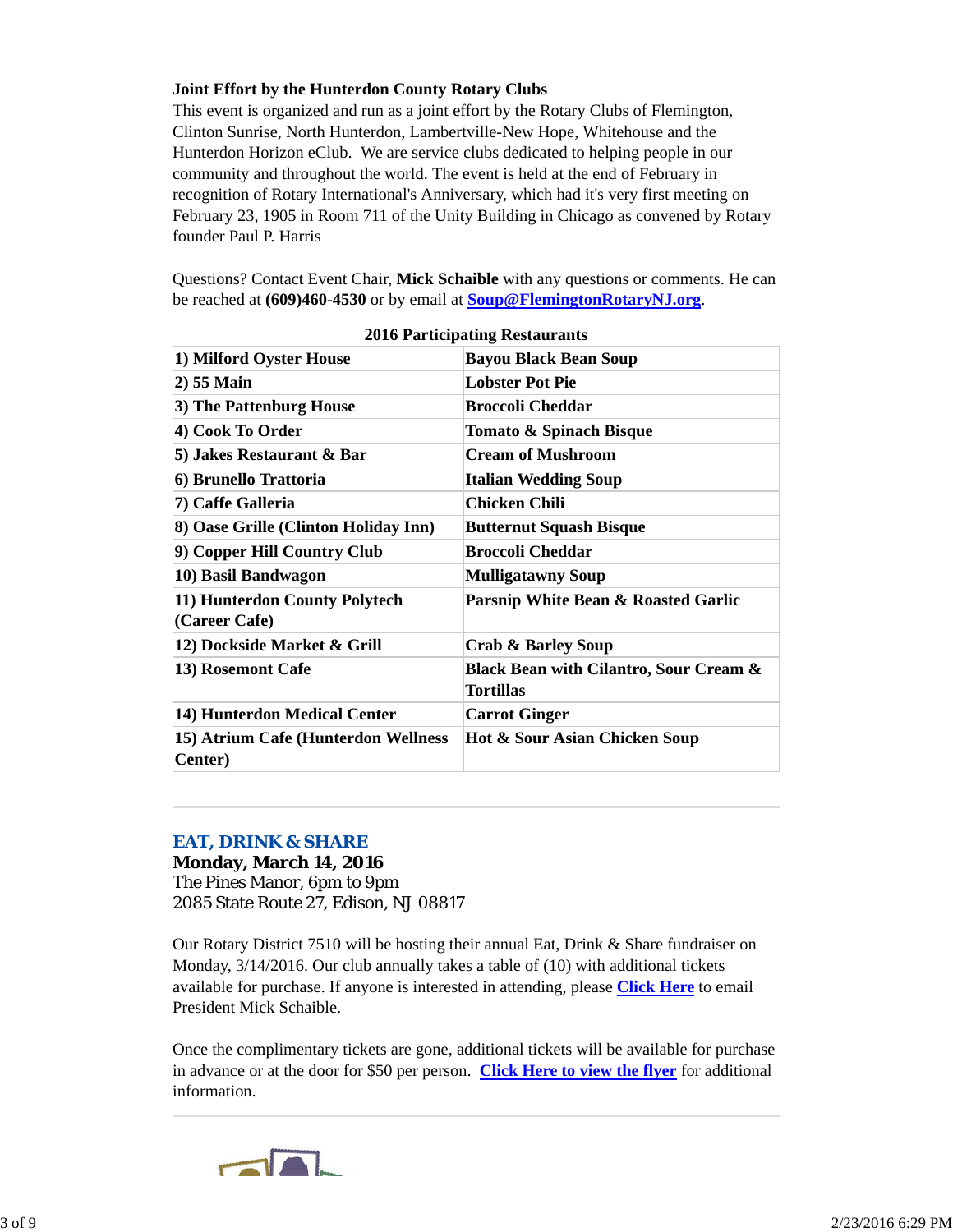

### *The Flemington Rotary MEMBER DIRECTORY Is Updated on the Website*

A PDF copy of the Club Directory is now kept on the club website, located on the password protected "**Members Only**" page. To access this, simply goto

**www.FlemingtonRotaryNJ.org** and click on "Members Only" in the upper left. The page is password protected. If you do not have the password, simply email us and request it.

If you see any updates that need to be made (a change of address, email, phone number, something is not listed correctly, etc.), please email Sandy Clark and request any changes to be made. **Click Here** to generate an email to Sandy.



## *SPEAKERS & PROGRAMS BEING SOUGHT*

President Mick is looking for some ideas for upcoming meeting programs and speakers. If you have any leads, please pass them onto Mick Schaible, who will follow-up to schedule the speaker.

**Click here** to generate an email directly to Mick.



As you know, the Rotary Club of Flemington is a member of the H.C. Chamber of Commerce. This enables all Rotarians the ability to attend a Chamber function as a "member". If someone asks you what your business is, you would explain that you are a member representing the Rotary Club of Flemington. **Click Here** to visit the Chamber website for a listing of upcoming events.



*Jersey Talk Radio - Internet Radio "THE ROTARY HOUR"* **Tuesdays** from **5pm to 6pm**

PDG Megan Jones-Holt is the host of "The Rotary Hour" on the "Jersey Talk Radio" internet radio station. She is always looking for guests to have on the show. If you are intersted, please get in touch with Megan at (908)894-4590 or **mjonesholt@gmail.com**.

**Click Here** to listen to the Internet Radio station from your PC, smart phone, mobile device, etc.



*FLEMINGTON BUSINESS IMPROVEMENT DISTRICT* www.downtownflemington.com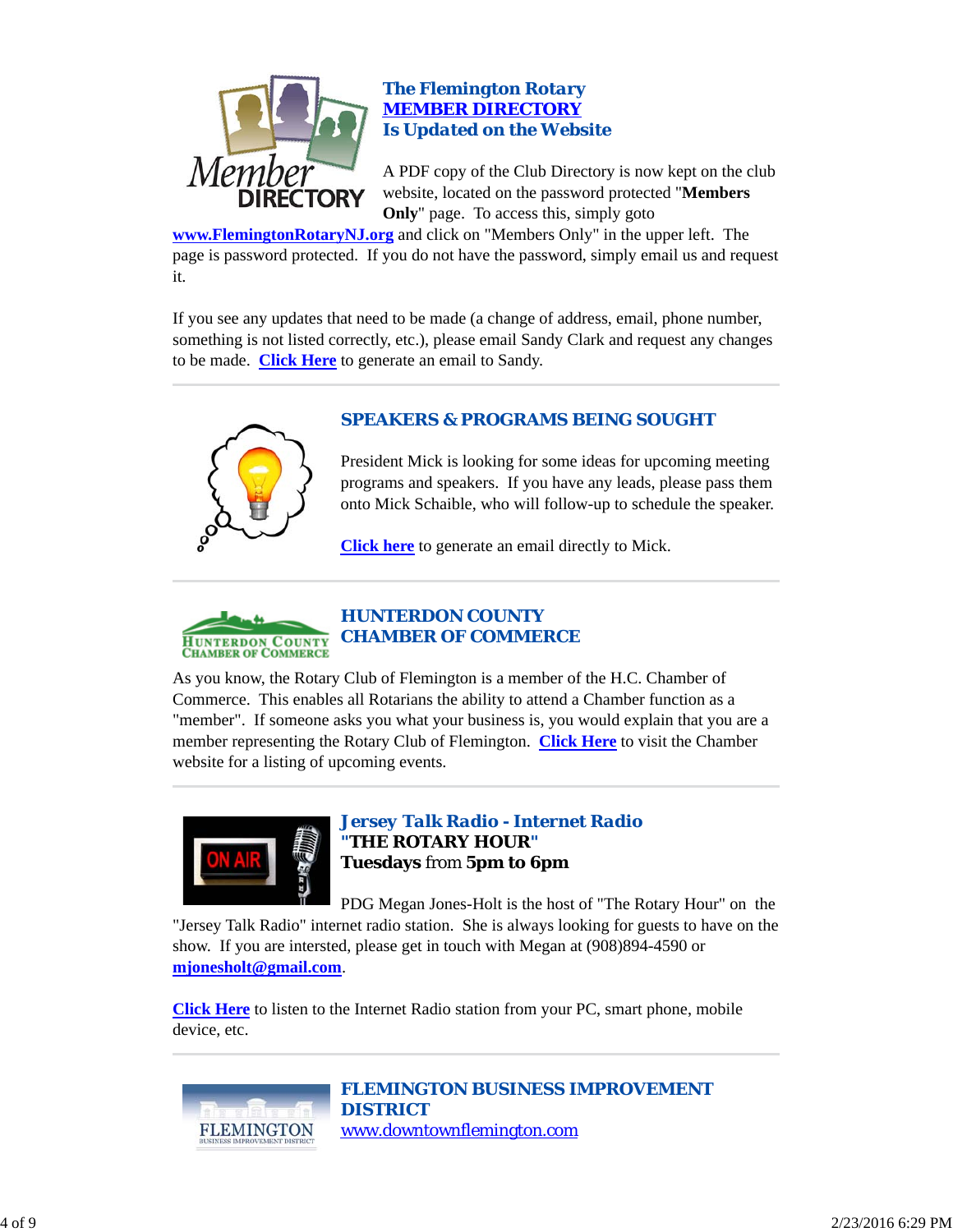If you would like to learn more about events and activities going on around Flemington, please **CLICK HERE** to visit the Flemington Business Improvement District (BID) website.

### *ROTARY DISTRICT 7510 NEWS*

**Click Here** to read the current news from our Rotary District 7510.

#### *SPEAKERS & PROGRAMS BEING SOUGHT*

We are always seeking new or creative ideas for upcoming meeting programs and speakers. If you have any leads, please pass them onto Mick Schaible. **Click here** to generate an email directly to Mick.

### *UPCOMING DATES TO NOTE*

#### **Summary of Upcoming Club Meeting Programs**:

Wed, 3/02: TBA Wed, 3/09: Dave Harkness: Classification Talk Wed, 3/16: TBA Wed, 3/23: TBA Wed, 3/30: TBA

**Next RCOF Board Meeting**: Tues, 3/15/2016 at 6:00 PM. (Meetings held bi-monthly). **Next Membership Meeting**: Wed,  $3/9/2016$  at 1:30 PM (Usually the 2<sup>nd</sup> Wed).

#### **Upcoming RCOF Club Events, Fundraisers, Fellowship Events, Etc**.:

Mon, 2/29: **Hunterdon County Rotary Soup Cook-Off** Sun, 6/12: **8th Annual Bark in the Park - Dog Walk**

#### **Rotary District 7510 Events & Functions:**

Fri, 3/4: President-Elect Training Seminar (PETS 1) - Bridgewater Marriott Hotel 3/18 to 3/19: President-Elect Training Seminar (PETS 2) - Hanover Marriott Hotel Wed, 4/27: District Assembly at 2:30pm - Bridgewater Marriott Hotel May 13-15: **District Conference** at the Inn at Pocono Manor

#### *COMMITTEE LIST:*

**Click Here** to download the listing of all current Club Committee's and its members.

#### *"MEMBERS ONLY" WEBSITE:*

#### **Click Here for the Members Only section of the website to find:**

1) The "Membership Proposal Form" to propose a new member.

- 2) New Member Information.
- 3) An Online Copy of the Club Membership Directory.
- 4) A Link to All Photos Albums of the Club.

### *ROTARY WEBSITE LINKS:*

Rotary International: **www.Rotary.org** Rotary District 7510: **www.RotaryNJ.org**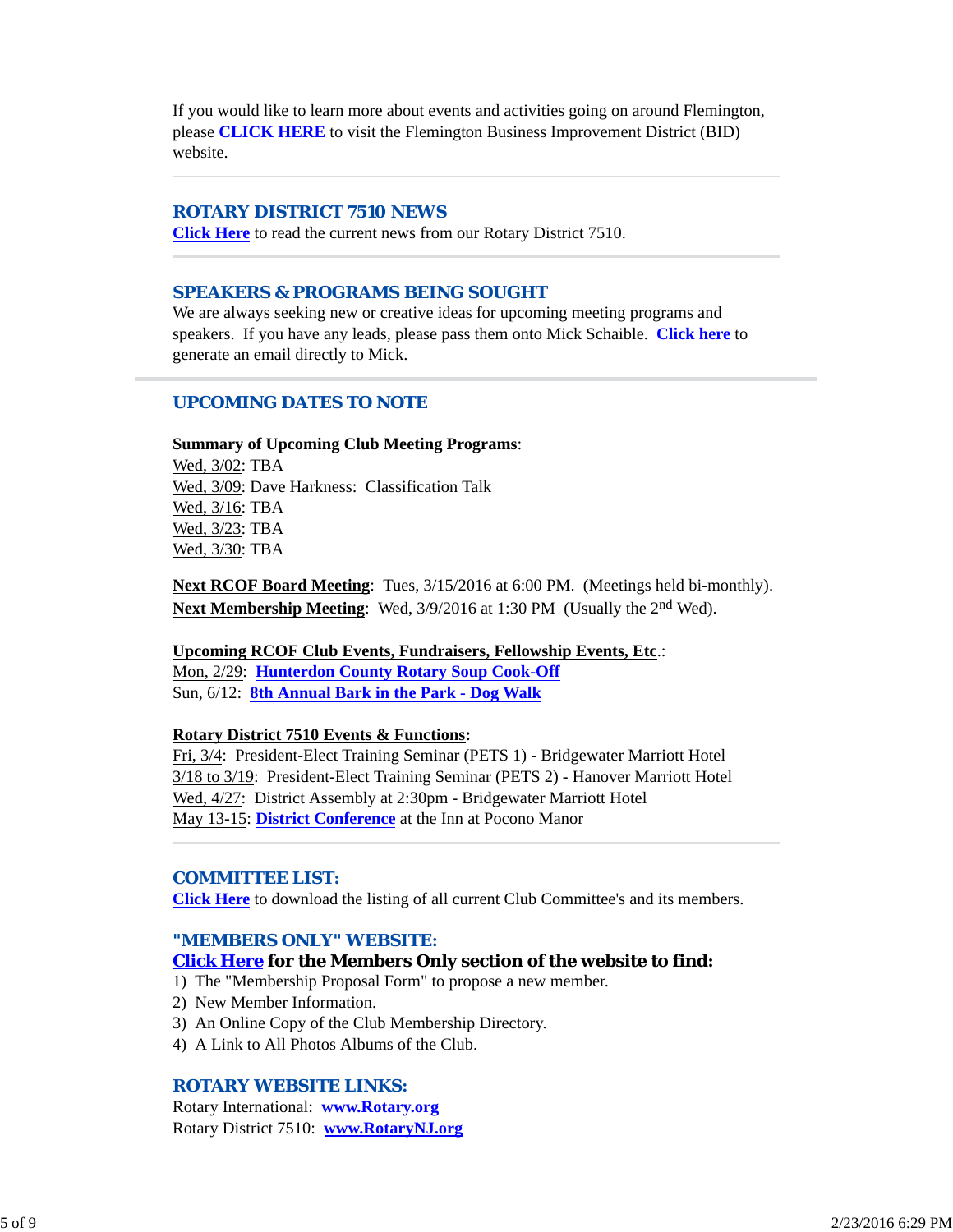### *NEARBY ROTARY CLUB MEETINGS:*

As A Rotarian, you are Welcome to attend a Rotary Club meeting anywhere in the world. Click here for the Rotary Club Locator App. Or see below for some local meetings:

### Mondays

**Lambertville/New Hope** (6:30 pm) - Lambertville Station Restaurant; 11 Bridge Street, Lambertville NJ 08530

**Piscataway** (12:15 pm) - Radisson Hotel; 21 Kingsbridge Road, Piscataway, NJ 08854

### Tuesdays

**Whitehouse** (12:15 pm) - Max's 22; 456 Route 22 West, Whitehouse Station, NJ 08889 **Princeton** (12:15 pm) - The Nassau Club; 6 Mercer Street, Princeton, NJ 08540 **Bridgewater-Bound Brook** (12:15 pm) - Arbor Glenn; 100 Monroe St, Bridgewater 08807

### Wednesdays

**Branchburg Township** (7:30 am): Stoney Brook Grille; 1285 Route 28, North Branch, NJ 08876

**Flemington** (12:15pm): Copper Hill Country Club; 100 Copper Hill Road, Ringoes, NJ 08851

**Hillsborough Township** (6:15 pm): Pheasant's Landing; 311 Amwell Road (Rt. 514), Hillsborough, NJ 08844

### Thursdays

**Clinton Sunrise** (7:30 am): Clinton Fire Department; New Street, Clinton, NJ 08809 **Somerville/Bridgewater** (12:15 pm): Bridgewater Manor; 1251 US Highway 202/206, Bridgewater, NJ 08807

**Trenton** (12:15 pm): Freddie's Tavern; 12 Railroad Avenue, West Trenton, NJ 08628

Fridays

**North Hunterdon** (12:15 pm): Beaver Brook County Club; 25 County Club Drive, Annandale, NJ 08801

**Princeton Corridor** (12:15pm): Hyatt Regency; 102 Carnegie Center, Rt. 1 North, Princeton, NJ 08540

eClub **Rotary eClub of Hunterdon Horizon**: View website for meetings or online makeups.

RI President's Call for Action in **2015-2016**: **"Be A Gift To The World" Rotary Club of Flemington - Our 92nd Year** Founded October 3, 1923 \* Charter #1529 \* District 7510

| Club President     | <b>Mick Schaible</b>  |
|--------------------|-----------------------|
| President-Elect    | <b>D.J.</b> Wright    |
| Secretary          | <b>Chris Steffner</b> |
| Treasurer, General | <b>Bob Newland</b>    |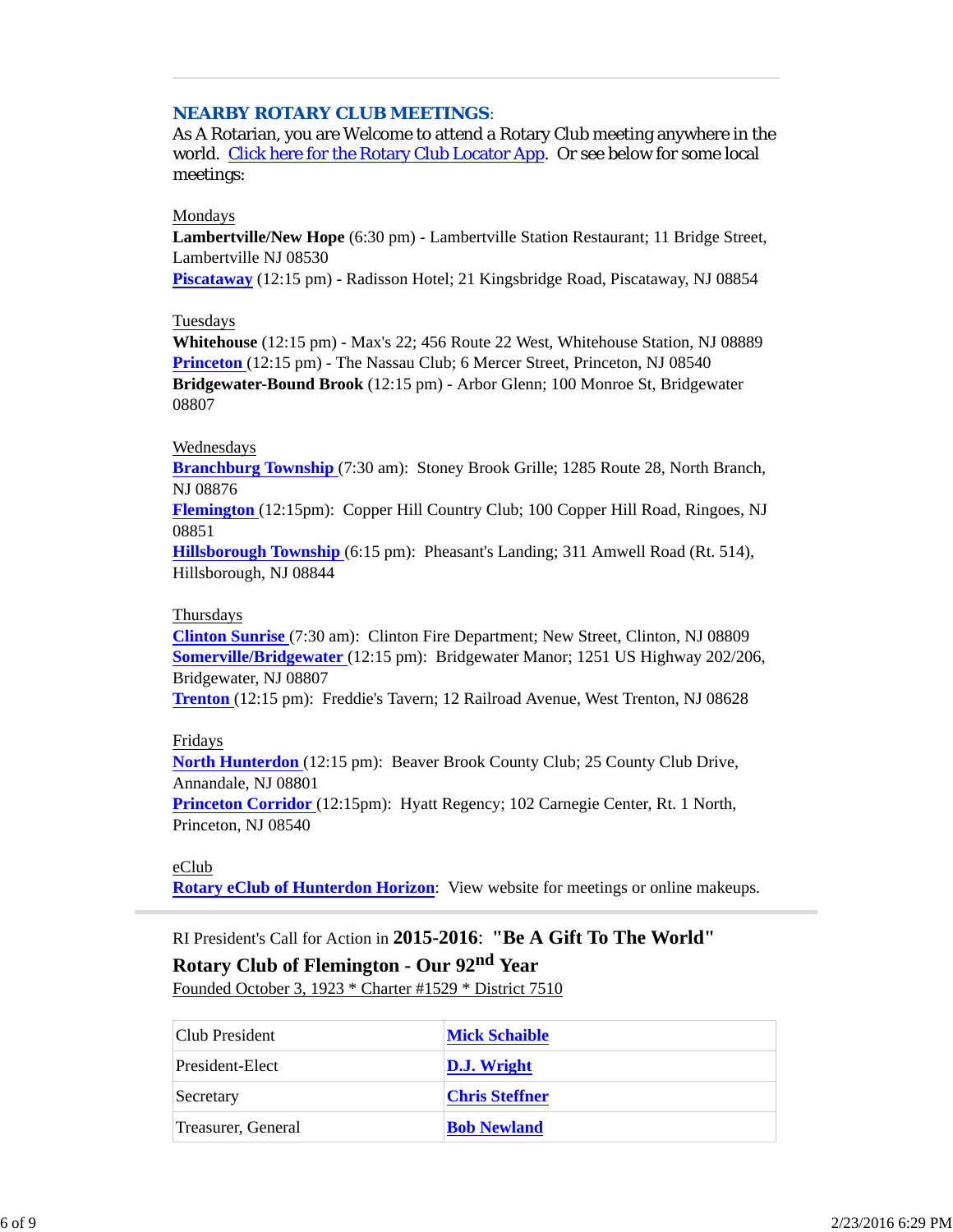| Treasurer, Lunch                                                                                | <b>Lynn Hyman</b> (immediate Past-President) |  |
|-------------------------------------------------------------------------------------------------|----------------------------------------------|--|
| <b>Board Member</b>                                                                             | <b>Chris Kamnitsis</b>                       |  |
| <b>Board Member</b>                                                                             | <b>Joe Ziegler</b>                           |  |
| Sergeant-at-Arms                                                                                | <b>Jim Davidson</b>                          |  |
| R.I. President                                                                                  | <b>K.R. "Ravi" Ravindran</b> (Sri Lanka)     |  |
| District Governor (DG)                                                                          | Hal Daume (Berkeley Heights, NJ)             |  |
| District Governor Elect (DGE)                                                                   | <b>Charles Minton</b> (Union, NJ)            |  |
| District Governor Nomimee (DGN)                                                                 | <b>Bob Zeglarski</b> (Roselle-Rosselle Park) |  |
| <b>Assistant District Governor (ADG)</b>                                                        | <b>Albert Varga</b> (Lambertville-New Hope)  |  |
| $C_{\rm lab}$ Mostings: Wednesday 12:15 nm $C_{\rm onnor}$ Hill $C_{\rm ountriv}$ $C_{\rm lab}$ |                                              |  |

Club Meetings: **Wednesday, 12:15 pm, Copper Hill Country Club** 100 Copper Hill Road, Ringoes 08551



**MISSION STATEMENT:** The mission of Rotary International is to assist and guide Rotarians and Rotary clubs to accomplish the Object of Rotary to ensure Rotary's continuing relevance and to help build a better world, emphasizing service activities by individuals and groups that enhance the quality of life and human dignity, encouraging high ethical standards, and creating greater understanding among all people to advance the search for peace in the world.

**THE OBJECT OF ROTARY:** The object of Rotary is to encourage and foster the ideal of service as a basis of worthy enterprise and, in particular, to encourage and foster:

**1st**: The development of acquaintance as an opportunity for service;

**2nd**: High ethical standards in business and professions, the recognition of the worthiness of all useful occupations, and the dignifying of each Rotarian's occupation as an opportunity to serve society;

**3rd**: The application of the ideal of service in each Rotarian's personal, business and community life;

**4th**: The advancement of international understanding, goodwill, and peace through a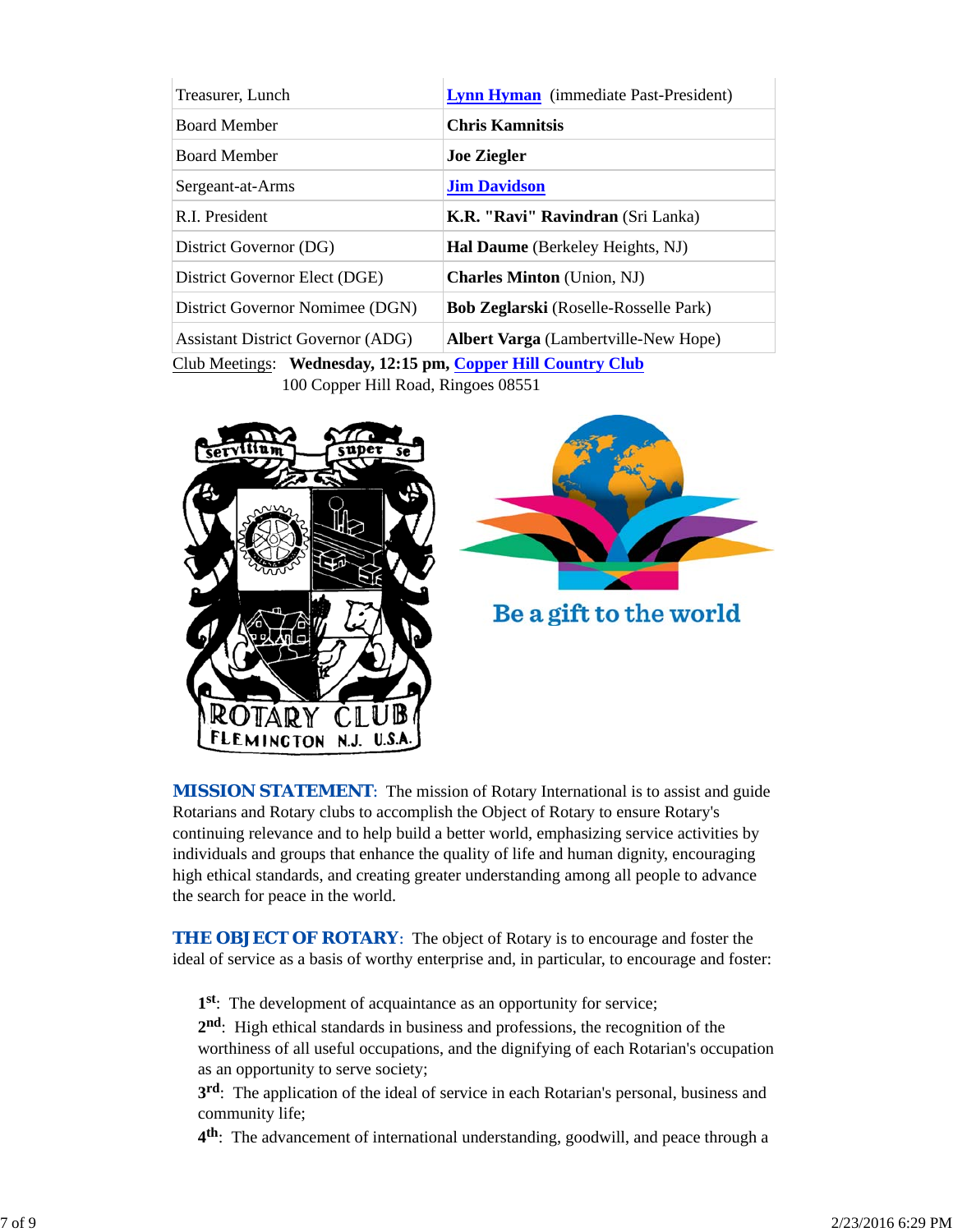world fellowship of business and professional persons united in the ideal of service.

### **THE 4-WAY TEST:** "Of the things we think, say or do:

- **1st**: Is it the Truth?
- 2<sup>nd</sup>: Is it Fair to all concerned?
- **3rd**: Will it build goodwill and better friendships?
- **4th**: Will it be beneficial to all concerned?"

### *ROTARY's AVENUE'S OF SERVICE*:

**1)** Through **Club Service**, we have fun, build lasting friendships, and make sure that our club runs well.

**2)** Through **Vocational Service**, we volunteer our professional skills to serve others and promote integrity in everything we do.

**3)** Through **Community Service**, we address local needs and work with our community to bring lasting improvements.

**4)** Through **International Service**, we meet humanitarian needs around the globe and promote world understanding and peace.

**5)** Through **Youth Service**, we work with young people to help them become the next generation of leaders, visionaries, and peacemakers.

# **2015-2016 CLUB MEMBER ROSTER**

**Rotary Club of Flemington, NJ**

| Current Number of Members: 42 |  |  |  |
|-------------------------------|--|--|--|
|-------------------------------|--|--|--|

| Rotarian                          | <b>Member Since</b> | <b>Classification</b>           |
|-----------------------------------|---------------------|---------------------------------|
| Black, Bruce B.                   | 2007                | <b>Health and Fitness</b>       |
| Bohler, Herbert C. (Herb)         | 1977                | <b>Specialty Advertising</b>    |
| <b>Campbell, Jennifer</b>         | 2015                | <b>General Practice</b>         |
| Chittenden, Robert L. (Bob)       | 2003                | M.E.F.P. Consulting Engineering |
| Clark, Arthur L. (Sandy)          | 1987                | Printing                        |
| Davidson, James G. (Jim)          | 2002                | <b>Rubber Products</b>          |
| del Campo, Ann                    | 2016                | <b>Scientist &amp; Farmer</b>   |
| Ferrari, Frederick J. (Fred)      | 1964                | Orthodontia                     |
| Fisher, Charles H. (Charlie)      | 1961                | <b>Funeral Services</b>         |
| Fisher, Thomas H. (Tom)           | 2012                | Property & Casualty Insurance   |
| <b>Harkness, David W. (Dave)</b>  | 2015                | <b>Hospital Affairs</b>         |
| Harrison, Jeffrey (Jeff)          | 1996                | Psychotherapy                   |
| Hyman, Lynn                       | 2010                | <b>Retail Banking</b>           |
| Kamnitsis, Christopher P. (Chris) | 2001                | <b>Financial Planning</b>       |
| Kavanagh, Michele                 | 2013                | <b>Community Banking</b>        |
| <b>Kritharis, Nikolaos (Nik)</b>  | 2016                | <b>Dentistry</b>                |
| Liebross, Ira                     | 1997                | <b>Family Medicine</b>          |
| Loew, Darren                      | 2002                | Orthodontics                    |
| Martin, Teresa (Terry)            | 1993                | Solid Waste/Recycling           |
| Mazujian, Harry                   | 2004                | Clergy                          |
| McWilliams, Nancy                 | 1992                | Psychotherapy                   |
| Metz, Kim                         | 2007                | <b>Technical Education</b>      |